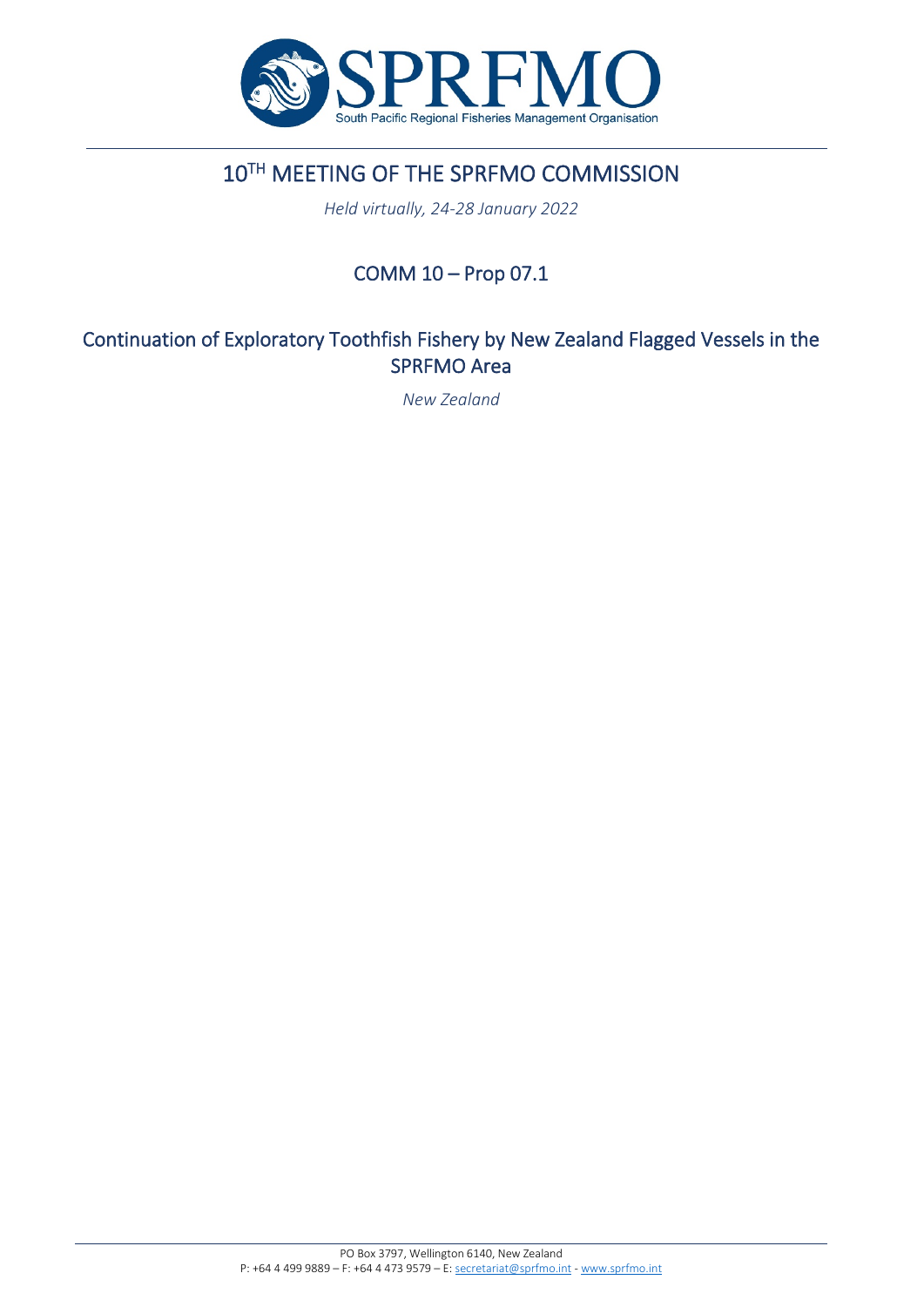South Pacific Regional Fisheries Management Organisation - 10th Meeting of the Commission

# A proposal for a continuation of fishing for toothfish by New Zealand-flagged vessels in the SPRFMO Convention Area

New Zealand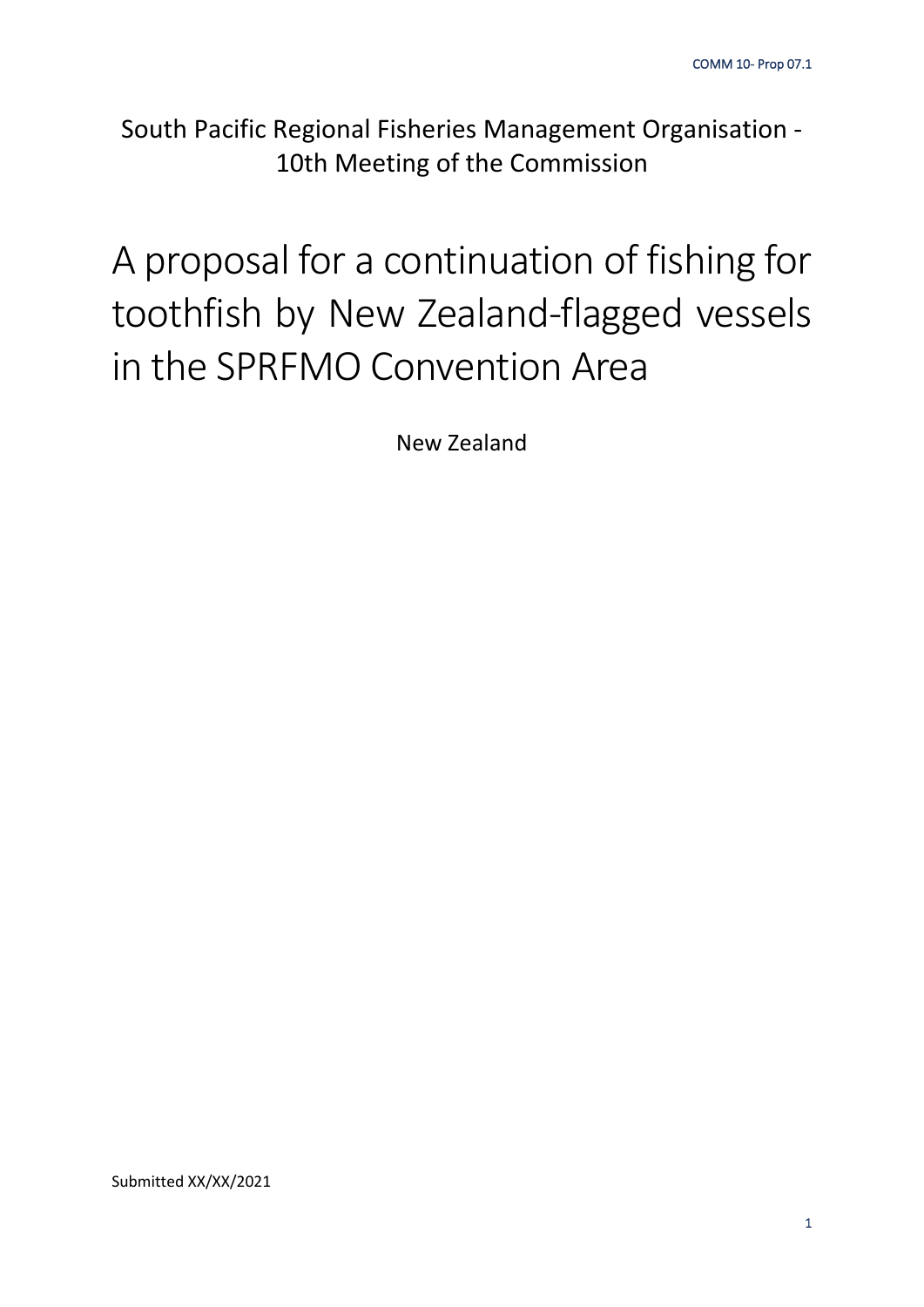## Table of Contents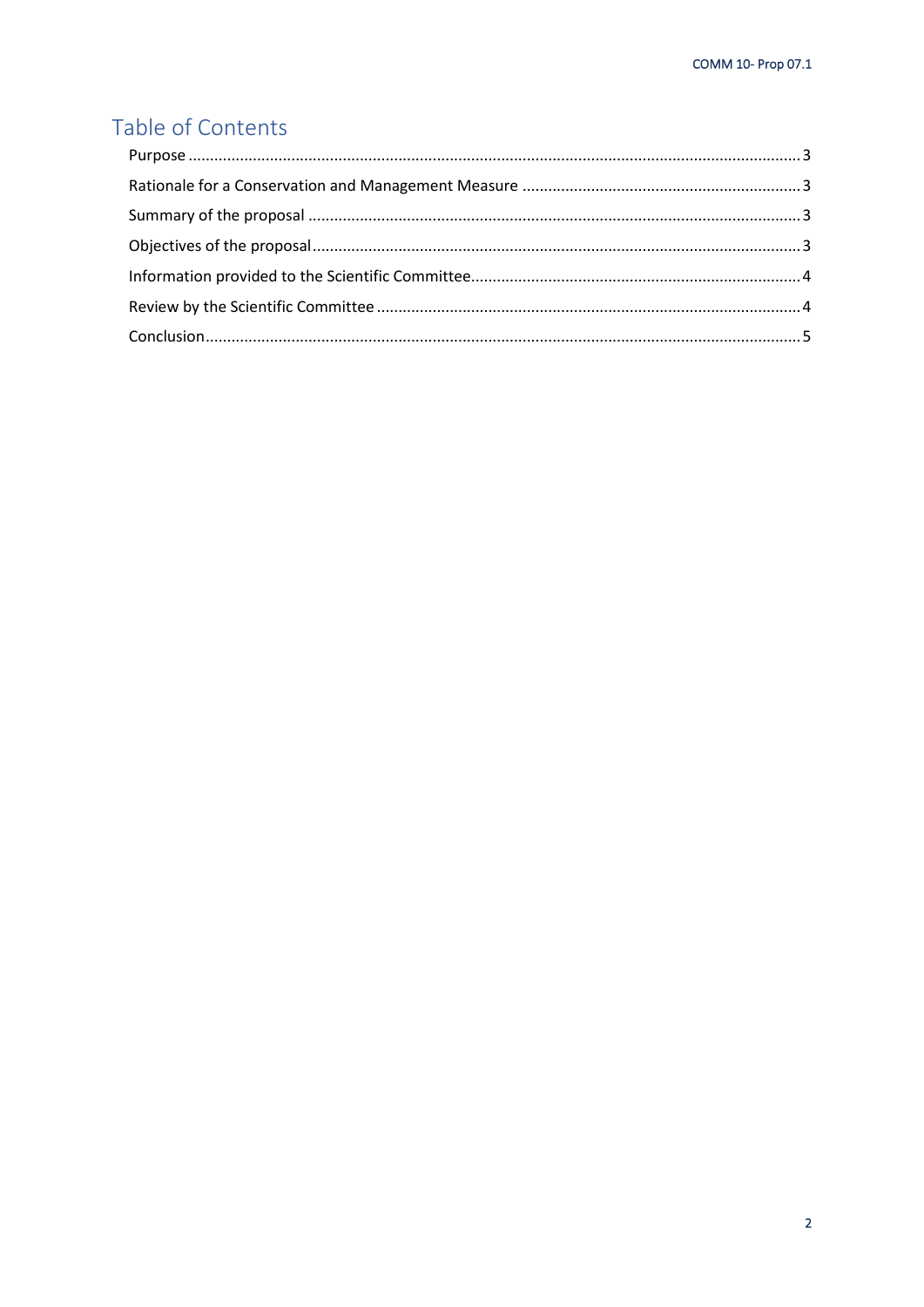#### <span id="page-3-0"></span>Purpose

The purpose of this paper is to accompany COMM10-Prop07, a draft CMM to provide for exploratory fishing for toothfish by New Zealand-flagged vessels in the SPRFMO Convention Area during 2022, 2023, and 2024, providing further background and rationale for the proposal.

#### <span id="page-3-1"></span>Rationale for a Conservation and Management Measure

New and exploratory fisheries within the SPRFMO Convention Area are governed by [CMM13-2021,](https://www.sprfmo.int/assets/Fisheries/Conservation-and-Management-Measures/2021-CMMs/CMM-13-2021-Exploratory-Fisheries-12Mar2021.pdf) which summarises the requirements for proposals, the consideration of proposals by Scientific Committee, Compliance & Technical Committee, and Commission, and review procedures. Each new or exploratory fishery requires a separate operational CMM.

The first exploratory research fishing for toothfish was successfully completed by New Zealand pursuant to [CMM-4-14](http://www.sprfmo.int/assets/Fisheries/Conservation-and-Management-Measures/CMM-4.14-Exploratory-Toothfish-Fishing-2016-4Mar2016.pdf) in the southern part of the SPRFMO area during 2016 and 2017. In 2018 New Zealand submitted a revised proposal to expand these exploratory fishing activities. In 2019, the SPRFMO Commission approved the continuation of the New Zealand exploratory fishing for toothfish under CMM [14a-2019,](http://www.sprfmo.int/assets/Fisheries/Conservation-and-Management-Measures/2020-CMMs/CMM-14a-2019-Exploratory-Toothfish-NZ-31Mar20.pdf) with the research commencing in 2019 and ending in 2021. A full research report, covering the whole period of the exploratory fishery, was completed and submitted to the 9<sup>th</sup> Scientific Committee meeting in 2021. This supported concurrent submission of a proposal for a second extension of the fishery, including a revised Fisheries Operation Plan, a Data Collection Plan, and impact assessments. The Scientific Committee endorsed the proposal.

#### <span id="page-3-2"></span>Summary of the proposal

New Zealand proposes to continue the stepwise process of ground location, exploration of fishing feasibility, and structured fishing using the clustered design similar to that developed by CCAMLR for feature-based fisheries (CCAMLR document [WG-FSA-14/61\)](https://www.ccamlr.org/fr/wg-fsa-14/61).

The proposal will continue New Zealand's previous exploratory fishing in research blocks L, M, N, and O and extend exploration into research blocks P, Q, R, and S of the stratification of SPRFMO areas adjacent to the CCAMLR boundary. This area is bound by longitudes 115 and 155 degrees west and latitudes 52 and 60 degrees south. Contingent on the approval of the SPRFMO Commission, fishing will take place in 2022, 2023 and 2024 with up to four trips each year. Up to two specified New Zealand fishing vessels will engage in this exploratory fishery.

This CMM will expire following the regular meeting of the Commission in 2025.

#### <span id="page-3-3"></span>Objectives of the proposal

This exploratory fishing for toothfish is designed to cover key gaps in the knowledge of the distribution and life cycle of Antarctic and Patagonian toothfish in the Southern Ocean to improve understanding and management of those stocks. This work complements the ongoing exploratory fishing for Antarctic toothfish in the northern region of CCAMLR Subareas 88.1 and 88.2.

The proposal is designed to provide for exploratory bottom longline fishing for toothfish in the SPRFMO Convention Area for the purpose of obtaining scientific data to support the following objectives:

• Continue mapping the bathymetry of the fishable area (shallower than about 2500 m) in the mid-Pacific to the north of the SPRFMO-CCAMLR boundary;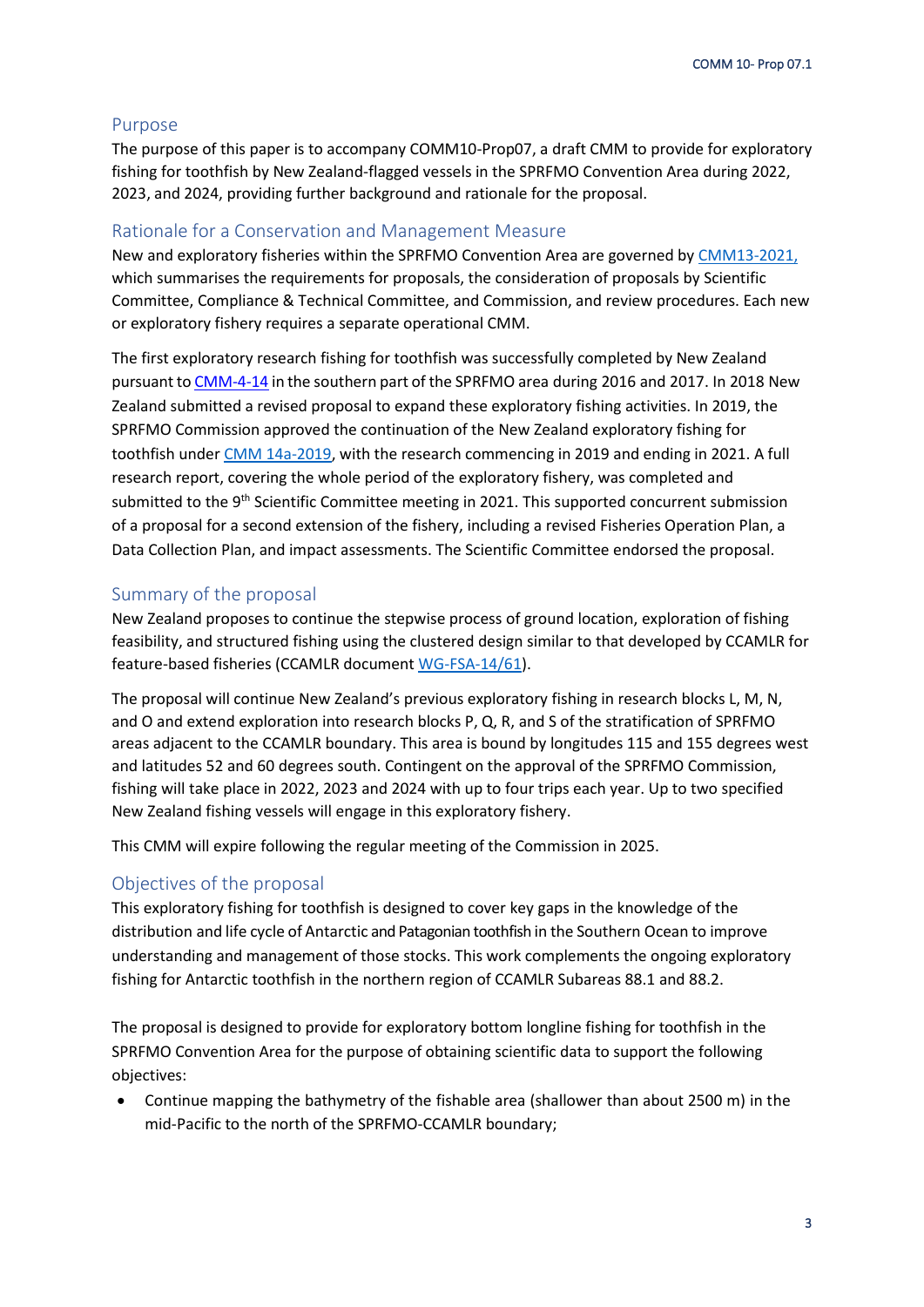- Document the spatial distribution, catch rates, and relative abundance of Antarctic and Patagonian toothfish in likely suitable habitat to the north of the CAMLR Convention Area by latitude, area, and depth;
- Characterise the biology, life history and spawning dynamics of both species of toothfish in the area;
- Tag sufficient numbers of toothfish to inform stock linkage and life history studies and to support the multi-area CCAMLR stock assessment model;
- Collect information on distribution, relative abundance, and life history of bycatch and other associated or dependent species;
- Collect toothfish eggs using plankton net tows, if practical;
- As feasible given availability of equipment, conduct Continuous Plankton Recorder (CPR) tows for planktonic studies and potentially for fish eggs;
- Collect acoustic data using existing procedures as carried out within the CAMLR Convention Area.

#### <span id="page-4-0"></span>Information provided to the Scientific Committee

New Zealand drafted its proposal to conform to Article 22 of th[e Convention a](http://www.sprfmo.int/assets/Basic-Documents/Convention-web-12-Feb-2018.pdf)nd the requirements of CMM [13-2021](http://www.sprfmo.int/assets/Fisheries/Conservation-and-Management-Measures/2021-CMMs/CMM-13-2021-Exploratory-Fisheries-12Mar2021.pdf) on the management of new and exploratory fisheries, CMM [03-2021](http://www.sprfmo.int/assets/Fisheries/Conservation-and-Management-Measures/2021-CMMs/CMM-03-2021-Bottom-Fishing-12Mar2021.pdf) on bottom fisheries, and the Bottom Fishery Impact Assessment Standard [\(BFIAS\)](http://www.sprfmo.int/assets/Fisheries/Science/SPRFMO-Bottom-Fishery-Impact-Assessment-Standard-2019.pdf). In accordance with [CMM](http://www.sprfmo.int/assets/Fisheries/Conservation-and-Management-Measures/2021-CMMs/CMM-13-2021-Exploratory-Fisheries-12Mar2021.pdf) [13-2021,](http://www.sprfmo.int/assets/Fisheries/Conservation-and-Management-Measures/2021-CMMs/CMM-13-2021-Exploratory-Fisheries-12Mar2021.pdf) this proposal was provided for the consideration of the Scientific Committee meeting in September 2021 such that it could advise the Commission.

The proposal (SC9-DW01 rev1) included a detailed analysis of the results of fishing from 2016 to early 2021 under CMM-4.14 (now expired) and CMM14a-2019, a detailed Fisheries Operation Plan, a suite of impact assessments for the target species and bycatch, benthic impacts, and potential protected species interactions, and a Data Collection Plan for consideration and development by the committee.

#### <span id="page-4-1"></span>Review by the Scientific Committee

The Scientific Committee assessed New Zealand's updated proposal (SC9-DW01 rev1) at its 9<sup>th</sup> meeting in September 2021. In it[s report,](https://www.sprfmo.int/assets/2021-SC9/Report/SC9-Report-Final.pdf) the Scientific Committee:

- a) **noted** New Zealand's proposal and its Fisheries Operation Plan to extend its exploratory demersal longline fishery for toothfish (limited at 240 tonnes greenweight retained annually);
- b) **recognised** the cautious, exploratory nature of the proposal;
- c) **recognised** the scientific benefits of the proposed data collection, especially for understanding the distribution, movement, spawning dynamics, and stock structure of toothfishes and supporting the CCAMLR stock assessment models for Antarctic toothfish;
- d) **agreed** that data and analyses from New Zealand's exploratory fishing continue to be shared in a timely manner with CCAMLR;
- e) **agreed** that a spatial stratification consistent with CCAMLR's should be adopted by SPRFMO to facilitate the collection and sharing of data;
- f) **approved** the Data Collection Plan included in the proposal;